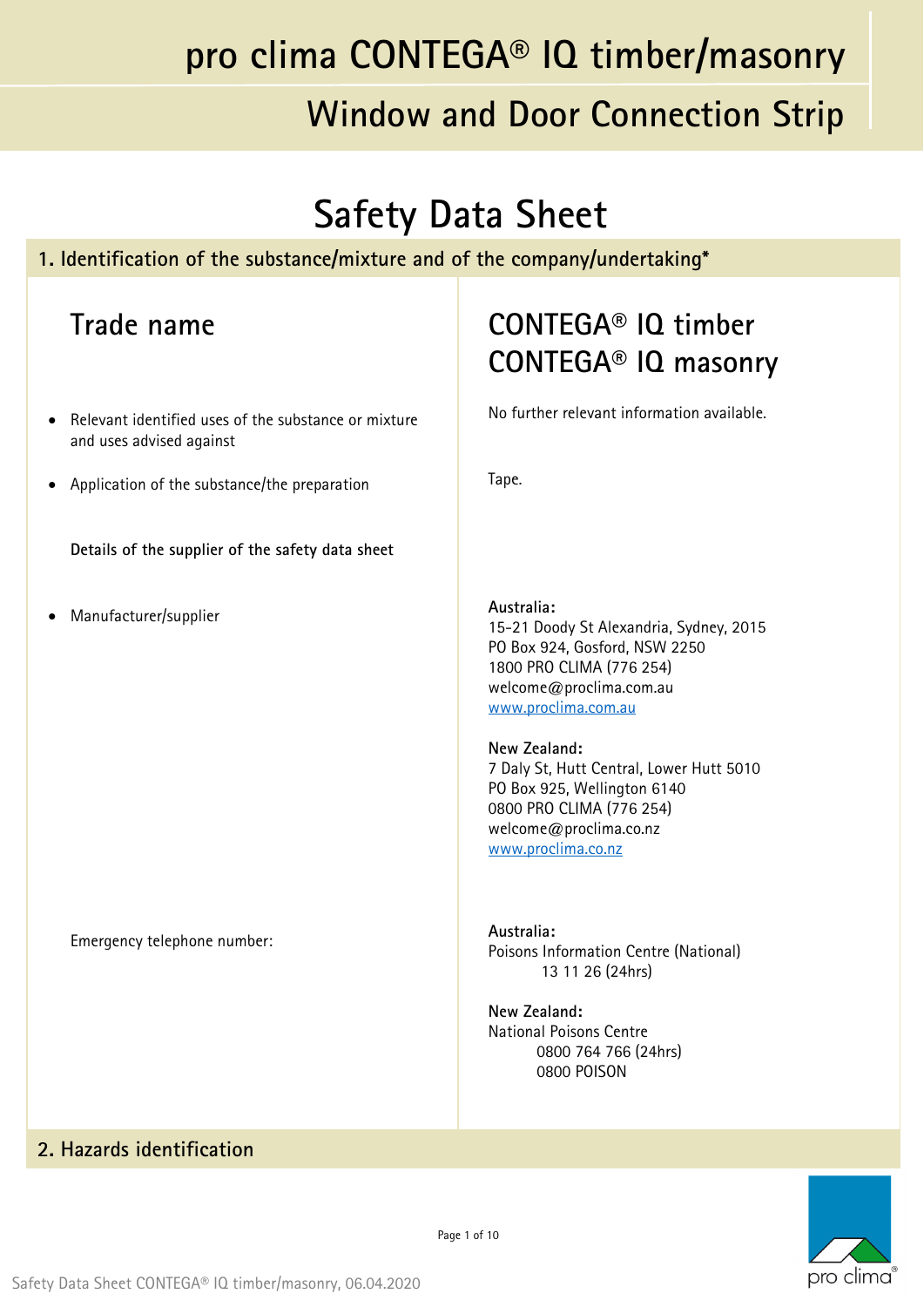### **Window and Door Connection Strip**

| Classification of the substance or mixture                                          |                                                                                                                                                                                      |
|-------------------------------------------------------------------------------------|--------------------------------------------------------------------------------------------------------------------------------------------------------------------------------------|
| Classification according to Regulation (EC) No.<br>$\bullet$<br>1272/2008           | The product is not classified according to the CLP<br>regulation.                                                                                                                    |
| Classification according to Directive 67/548/EEC or<br>Directive 1999/45/EC         | Void.                                                                                                                                                                                |
| Information concerning particular hazards for human<br>$\bullet$<br>and environment | The product does not have to be labelled due to the<br>calculation procedure of the "General Classification<br>guideline for preparations of the EU" in the latest valid<br>version. |
| Label elements                                                                      |                                                                                                                                                                                      |
| Labelling according to Regulation (EC) No 1272/2008                                 | Void.                                                                                                                                                                                |
| Hazard pictograms                                                                   | Void.                                                                                                                                                                                |
| Signal word                                                                         | Void.                                                                                                                                                                                |
| Hazard statements                                                                   | Void.                                                                                                                                                                                |
| Other hazards                                                                       |                                                                                                                                                                                      |
| Results of PBT and vPvB assessment                                                  |                                                                                                                                                                                      |
| PBT                                                                                 | Not applicable.                                                                                                                                                                      |
| vPvB                                                                                | Not applicable.                                                                                                                                                                      |
| 3. Composition/information on ingredients                                           |                                                                                                                                                                                      |
| Chemical characterisation                                                           | Mixtures.                                                                                                                                                                            |
| Description                                                                         | Tape.                                                                                                                                                                                |
| Dangerous components                                                                | Void.                                                                                                                                                                                |
| Additional information                                                              | For the wording of the listed risk phrases refer to<br>section 16.                                                                                                                   |
|                                                                                     |                                                                                                                                                                                      |
| 4. First aid measures                                                               |                                                                                                                                                                                      |

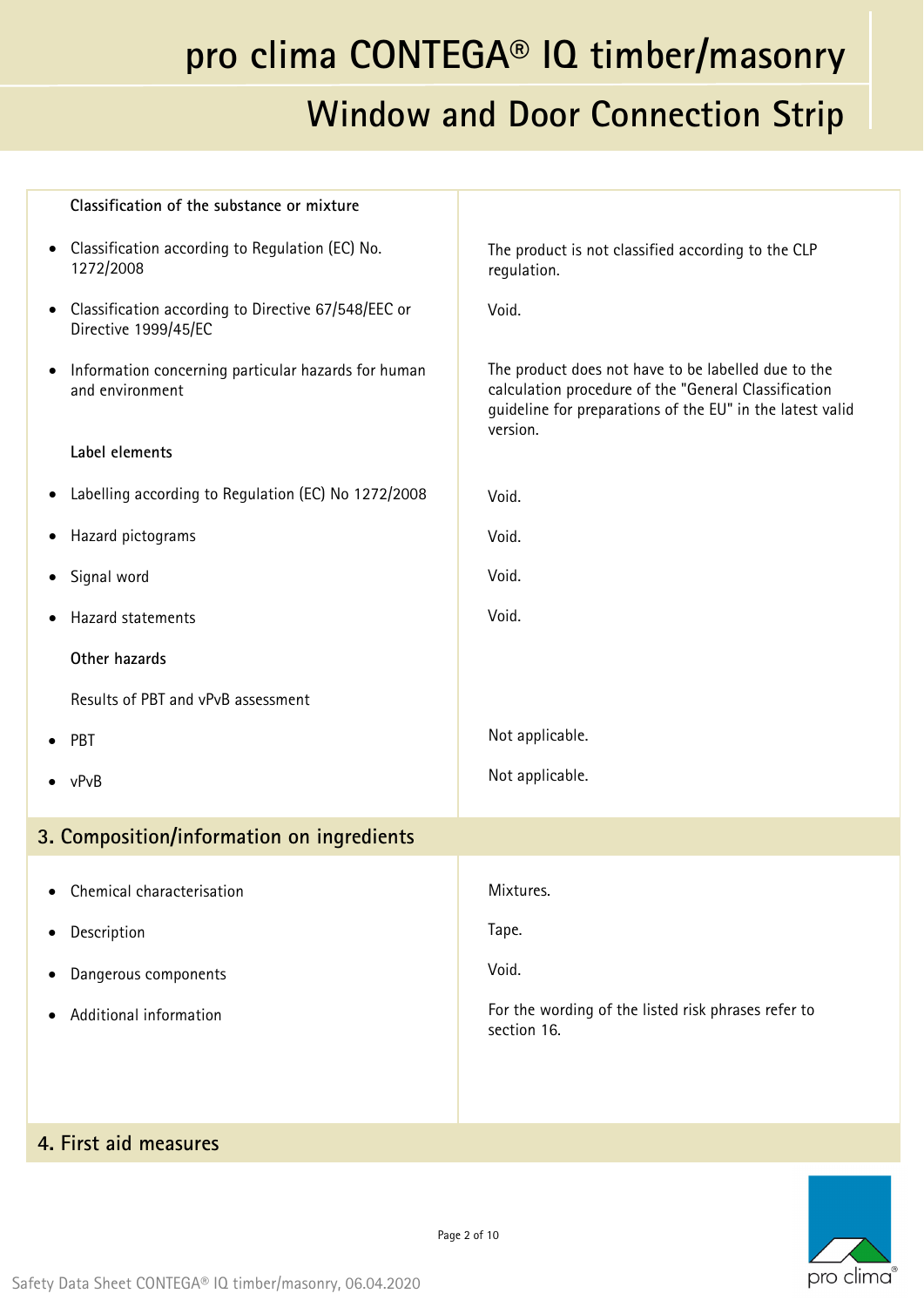| Description of first aid measures                                             |                                                                                                                         |
|-------------------------------------------------------------------------------|-------------------------------------------------------------------------------------------------------------------------|
| General information                                                           | No special measures required.                                                                                           |
| After inhalation                                                              | Not applicable.                                                                                                         |
| After skin contact                                                            | Instantly rinse with water.                                                                                             |
| After eye contact                                                             | Rinse opened eye for several minutes under running water<br>then consult doctor.                                        |
| After swallowing                                                              | Not applicable.                                                                                                         |
| Information for doctor                                                        | No particular measures are known - treat according to<br>symptoms.                                                      |
| Most important symptoms and effects, both acute and<br>delayed                | No further relevant information available.                                                                              |
| Indication of any immediate medical attention and<br>special treatment needed | No further relevant information available.                                                                              |
| 5. Firefighting measures                                                      |                                                                                                                         |
| Extinguishing media                                                           |                                                                                                                         |
| • Suitable extinguishing agents                                               | CO <sub>2</sub> , extinguishing powder or water jet.<br>Fight larger fires with water jet or alcohol-resistant<br>foam. |
| • For safety reasons unsuitable extinguishing agents                          | Water with a full water jet.                                                                                            |
| • Special hazards arising from the substance or mixture                       | Formation of toxic gases is possible during heating or in<br>case of fire.                                              |
| Advice for firefighters                                                       |                                                                                                                         |
| • Protective equipment                                                        | Do not inhale explosion gases or combustion gases.                                                                      |
| Additional information                                                        | Dispose of fire debris and contaminated firefighting<br>water in accordance with official regulations.                  |
|                                                                               |                                                                                                                         |
|                                                                               |                                                                                                                         |

#### **6. Accidental release measures**

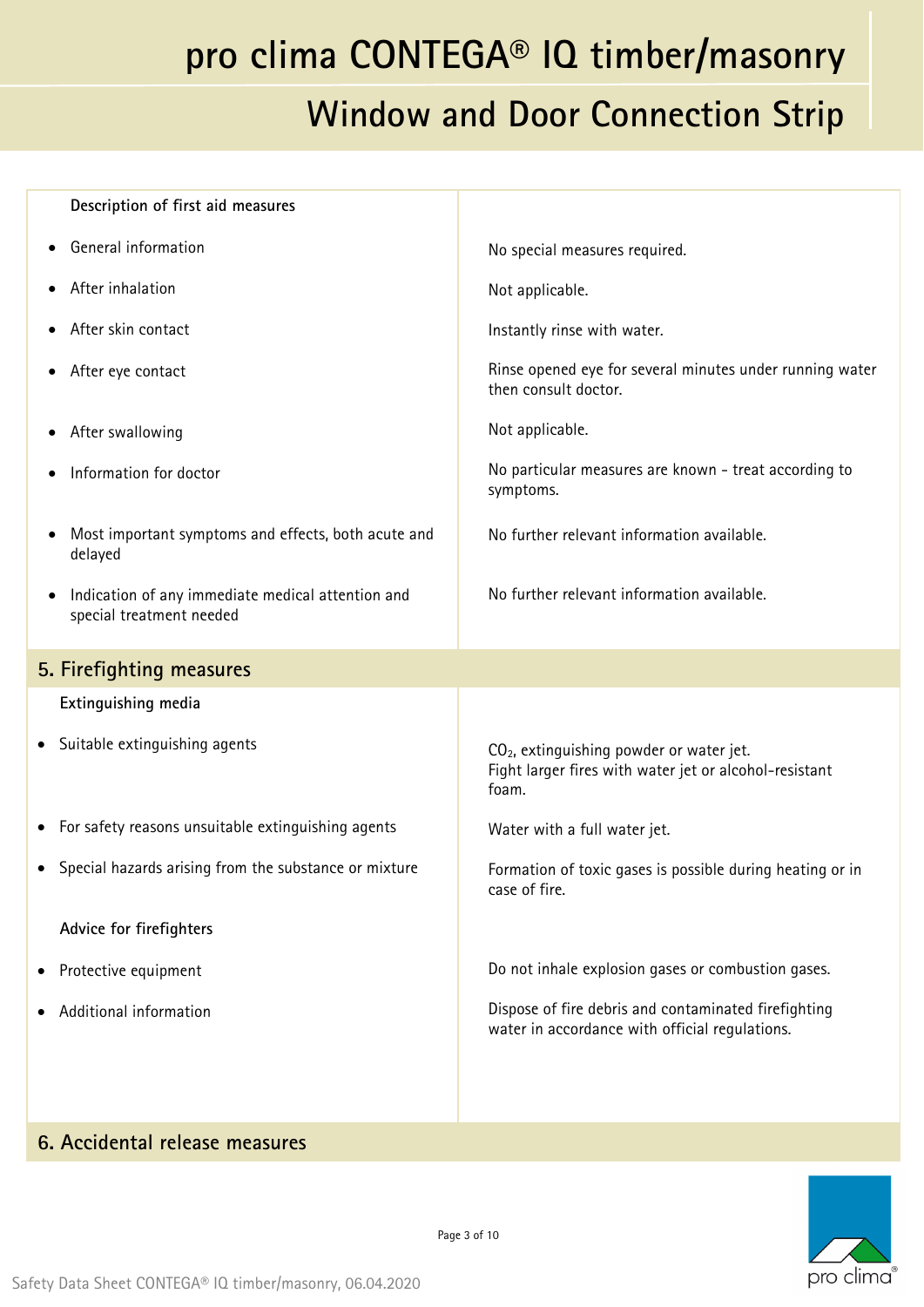### **Window and Door Connection Strip**

| Personal precautions, protective equipment and<br>emergency procedures   | Not required.                                                                                                                                                        |
|--------------------------------------------------------------------------|----------------------------------------------------------------------------------------------------------------------------------------------------------------------|
| Environmental precautions                                                | Do not allow product to reach sewage system or water<br>bodies.                                                                                                      |
| Methods and material for containment and cleaning up                     | Collect mechanically.                                                                                                                                                |
| Reference to other sections                                              | See Section 7 for information on safe handling.<br>See Section 8 for information on personal protection<br>equipment.<br>See Section 13 for information on disposal. |
| 7. Handling and storage                                                  |                                                                                                                                                                      |
| Handling                                                                 |                                                                                                                                                                      |
| Precautions for safe handling<br>$\bullet$                               | No special precautions necessary if used correctly.                                                                                                                  |
| Information about protection against explosions and<br>fires             | No special measures required.                                                                                                                                        |
| Conditions for safe storage, including any<br>incompatibilities          |                                                                                                                                                                      |
| Requirements to be met by storerooms and containers                      | No special requirements.                                                                                                                                             |
| Information about storage in one common storage<br>$\bullet$<br>facility | Not required.                                                                                                                                                        |
| Further information about storage conditions:                            | None.                                                                                                                                                                |
| Storage class                                                            | 11.                                                                                                                                                                  |
| • Specific end use(s)                                                    | No further relevant information available.                                                                                                                           |
|                                                                          |                                                                                                                                                                      |
|                                                                          |                                                                                                                                                                      |
|                                                                          |                                                                                                                                                                      |
|                                                                          |                                                                                                                                                                      |
|                                                                          |                                                                                                                                                                      |

#### **8. Exposure controls/personal protection**

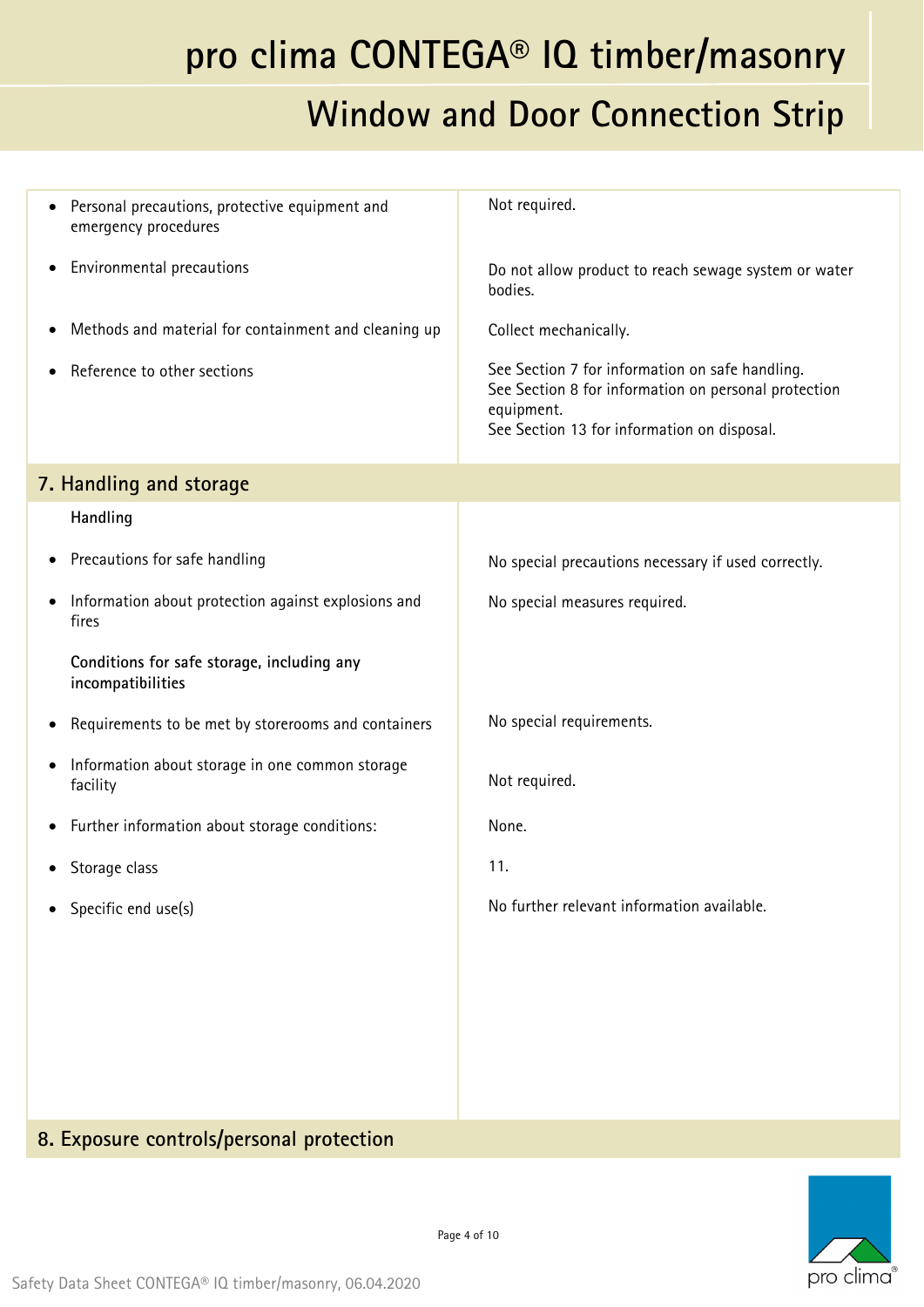### **Window and Door Connection Strip**

| Additional information about design of technical<br>system                                                                                                      | No further data; see item 7.                                                                                                             |
|-----------------------------------------------------------------------------------------------------------------------------------------------------------------|------------------------------------------------------------------------------------------------------------------------------------------|
| Control parameters                                                                                                                                              |                                                                                                                                          |
| Components with limit values that require monitoring<br>at the workplace                                                                                        | The product does not contain any relevant quantities of<br>materials with critical values that have to be monitored<br>at the workplace. |
| Additional information                                                                                                                                          | The lists that were valid during the compilation were<br>used as basis.                                                                  |
| Exposure controls<br>Personal protective equipment                                                                                                              |                                                                                                                                          |
| General protective and hygienic measures                                                                                                                        | Not applicable.                                                                                                                          |
| Breathing equipment                                                                                                                                             | Not applicable.                                                                                                                          |
| Recommended filter device for short term use                                                                                                                    | Not applicable.                                                                                                                          |
| Protection of hands                                                                                                                                             | Not required.                                                                                                                            |
| Material of gloves                                                                                                                                              | Not applicable.                                                                                                                          |
| Penetration time of glove material                                                                                                                              | Not applicable.                                                                                                                          |
| Eye protection                                                                                                                                                  | Not required.                                                                                                                            |
| Body protection                                                                                                                                                 | Not required.                                                                                                                            |
| 9. Physical and chemical properties                                                                                                                             |                                                                                                                                          |
| Information on basic physical and chemical<br>properties<br><b>General Information</b><br>Appearance:<br>Form<br>Colour<br>Odour<br>Odour threshold<br>pH-value | Solid.<br>Blue.<br>Not determined.<br>Not determined.<br>Not applicable.                                                                 |
| Change in condition<br>Melting point/Melting range                                                                                                              | $>155^{\circ}$ C                                                                                                                         |
|                                                                                                                                                                 |                                                                                                                                          |

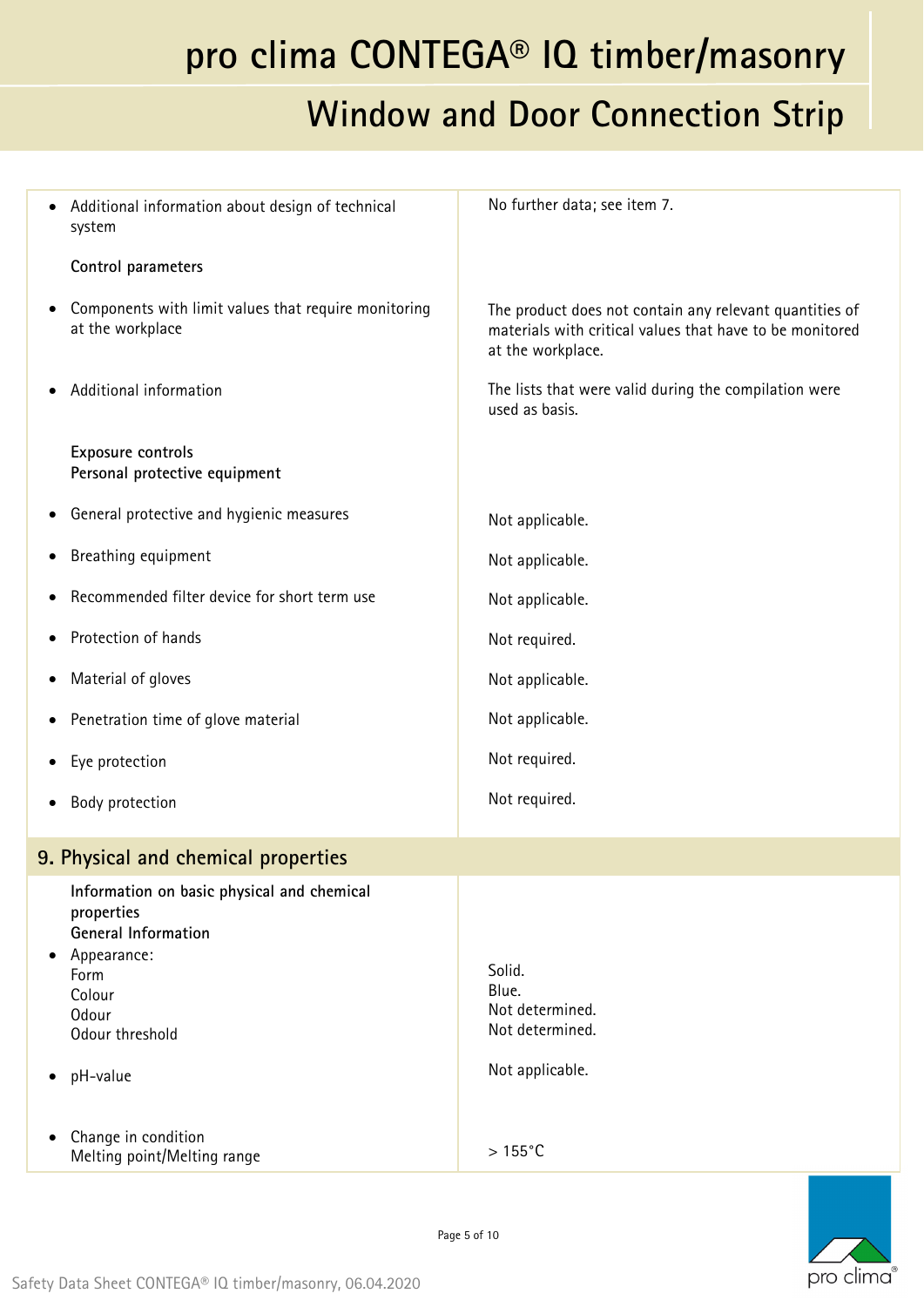| Boiling point/Boiling range                                                         | Not applicable.                                                          |
|-------------------------------------------------------------------------------------|--------------------------------------------------------------------------|
| Flash point<br>٠                                                                    | Not applicable.                                                          |
| Inflammability (solid, gaseous)                                                     | Not determined.                                                          |
| Ignition temperature<br>٠                                                           | Not determined.                                                          |
| Decomposition temperature<br>٠                                                      | $>300^{\circ}$ C                                                         |
| Self-inflammability                                                                 | Product is not self-igniting.                                            |
| Danger of explosion                                                                 | Product is not explosive.                                                |
| Critical values for explosion:<br>٠<br>Lower:<br>Upper:                             | Not determined.<br>Not determined.                                       |
| Vapour pressure<br>٠                                                                | Not applicable.                                                          |
| Density at 20°C<br>٠<br>Relative density<br>٠<br>Vapour density<br>Evaporation rate | Not determined.<br>Not determined.<br>Not applicable.<br>Not applicable. |
| Solubility in/miscibility with<br>٠<br>water:                                       | Insoluble.                                                               |
| Partition coefficient (n-octanol/water)<br>٠                                        | Not determined.                                                          |
| Viscosity<br>dynamic<br>kinematic                                                   | Not applicable.<br>Not applicable.                                       |
| Solvent content<br>$\bullet$<br>Organic solvents                                    | $0.0\%$                                                                  |
| Solids content<br>٠                                                                 | 100.0 %                                                                  |
| Other information                                                                   | No further relevant information available.                               |
|                                                                                     |                                                                          |

#### **10. Stability and reactivity**

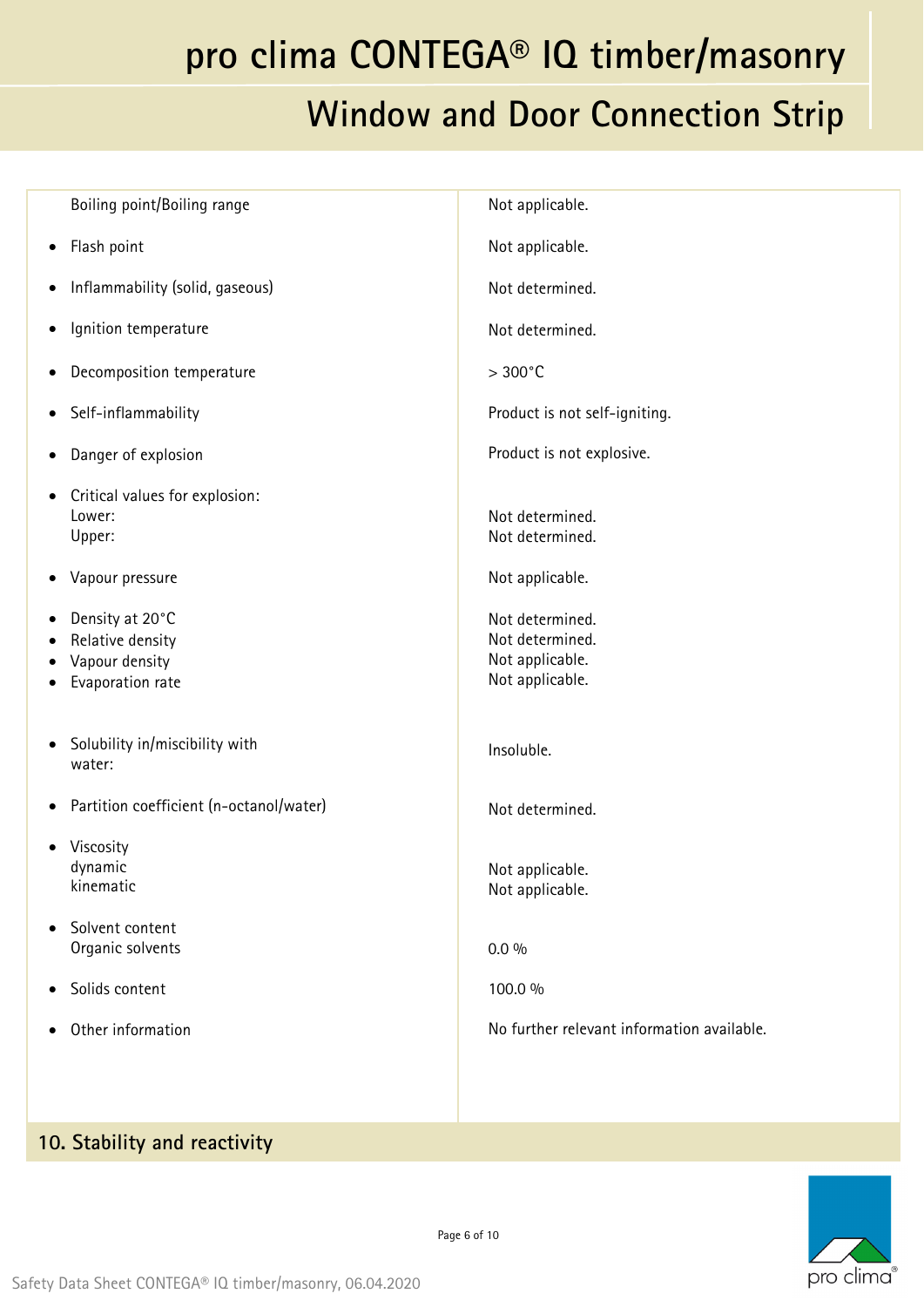|           | Reactivity<br>Chemical stability                                              |                                                                                                                                                                                                |
|-----------|-------------------------------------------------------------------------------|------------------------------------------------------------------------------------------------------------------------------------------------------------------------------------------------|
|           | Thermal decomposition/conditions to be avoided                                | No decomposition if used according to specifications.                                                                                                                                          |
|           | Possibility of hazardous reactions                                            | No dangerous reactions known.                                                                                                                                                                  |
|           | Conditions to avoid                                                           | No further relevant information available.                                                                                                                                                     |
| ٠         | Incompatible materials                                                        | No further relevant information available.                                                                                                                                                     |
| ٠         | Hazardous decomposition products                                              | No dangerous decomposition products known.                                                                                                                                                     |
|           | 11. Toxicological information                                                 |                                                                                                                                                                                                |
|           | Information on toxicological effects<br>Acute toxicity                        |                                                                                                                                                                                                |
|           | Primary irritant effect<br>on the skin                                        |                                                                                                                                                                                                |
|           | on the eye                                                                    | No irritant effect.<br>No irritant effect.                                                                                                                                                     |
|           | Sensitisation                                                                 | No sensitising effect known.                                                                                                                                                                   |
| ٠         | Additional toxicological information                                          | The product is not subject to classification according to<br>the calculation method of the General EC.                                                                                         |
| $\bullet$ | Classification Guidelines for preparations as<br>issued in the latest version | When used and handled according to specifications, the<br>product does not have any harmful effects according to<br>the supplier's experience and the information provided to<br>the supplier. |
|           | 12. Ecological information                                                    |                                                                                                                                                                                                |
|           | <b>Toxicity</b>                                                               |                                                                                                                                                                                                |
| $\bullet$ | Aquatic toxicity                                                              | No further relevant information available.                                                                                                                                                     |
| ٠         | Persistence and degradability                                                 | No further relevant information available.                                                                                                                                                     |
|           | Behaviour in environmental systems                                            |                                                                                                                                                                                                |
|           | Bioaccumulative potential                                                     | No further relevant information available.                                                                                                                                                     |
|           | Mobility in soil                                                              | No further relevant information available.                                                                                                                                                     |
|           |                                                                               |                                                                                                                                                                                                |

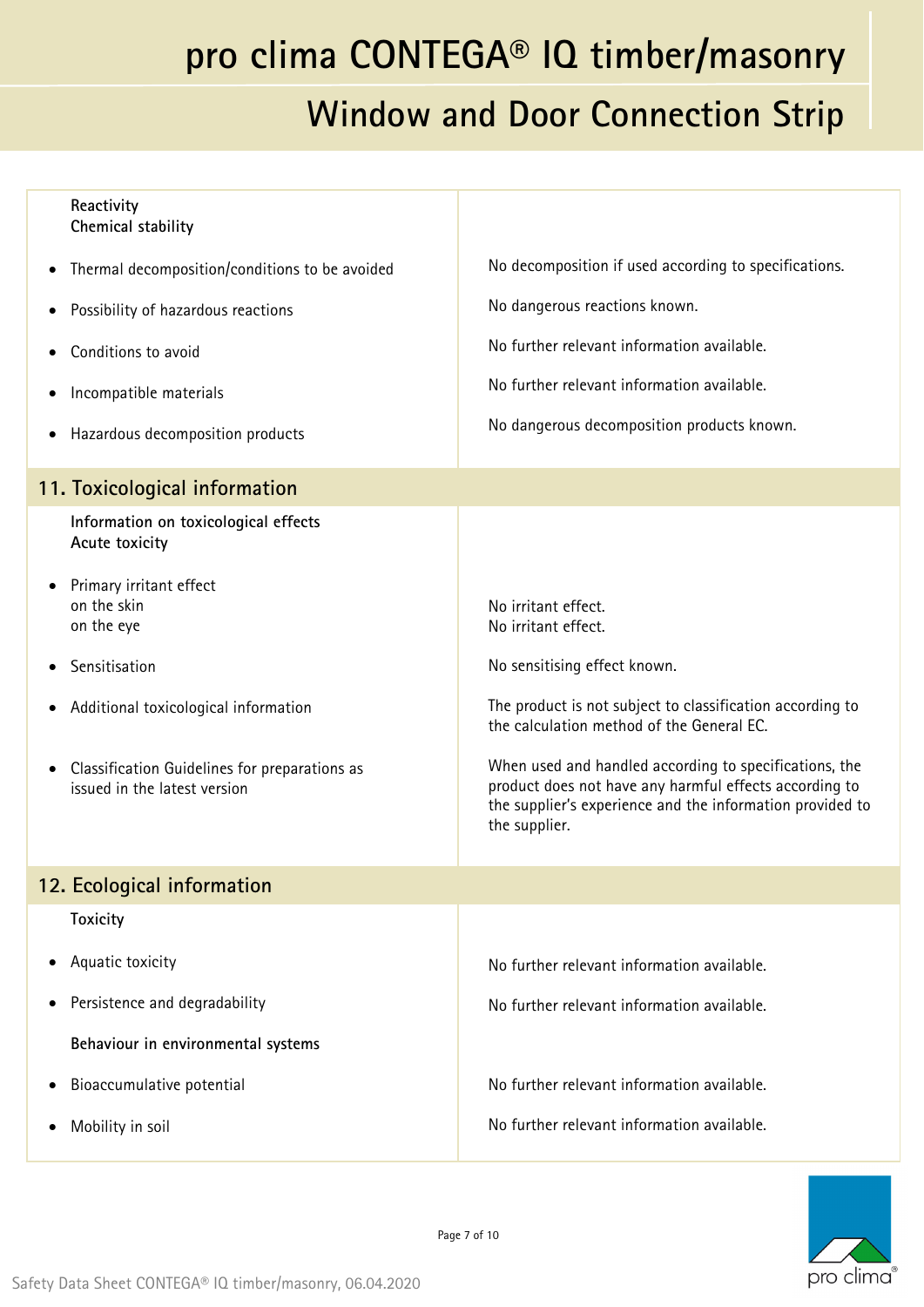| Additional ecological information                 |                                                                                           |
|---------------------------------------------------|-------------------------------------------------------------------------------------------|
| • General notes                                   | Generally, not hazardous for water.                                                       |
| Results of PBT and vPvB assessment<br>PBT<br>vPvB | Not applicable.<br>Not applicable.                                                        |
| Other adverse effects                             | No further relevant information available.                                                |
| 13. Disposal considerations                       |                                                                                           |
| Waste treatment method                            |                                                                                           |
| Recommendation                                    | Smaller quantities can be disposed with household<br>waste.                               |
| European waste catalogue                          |                                                                                           |
| 17 00 00                                          | Construction and demolition wastes (including excavated<br>soil from contaminated sites). |
| 17 06 00                                          | Insulation materials and asbestos-containing<br>construction materials.                   |
| 17 06 04                                          | Insulation materials other than those mentioned in 1706<br>01 and 17 06 03.               |
| • Uncleaned packaging<br>Recommendation           | Disposal must be made according to official regulations.                                  |
|                                                   |                                                                                           |
|                                                   |                                                                                           |
|                                                   |                                                                                           |

#### **14. Transport information**

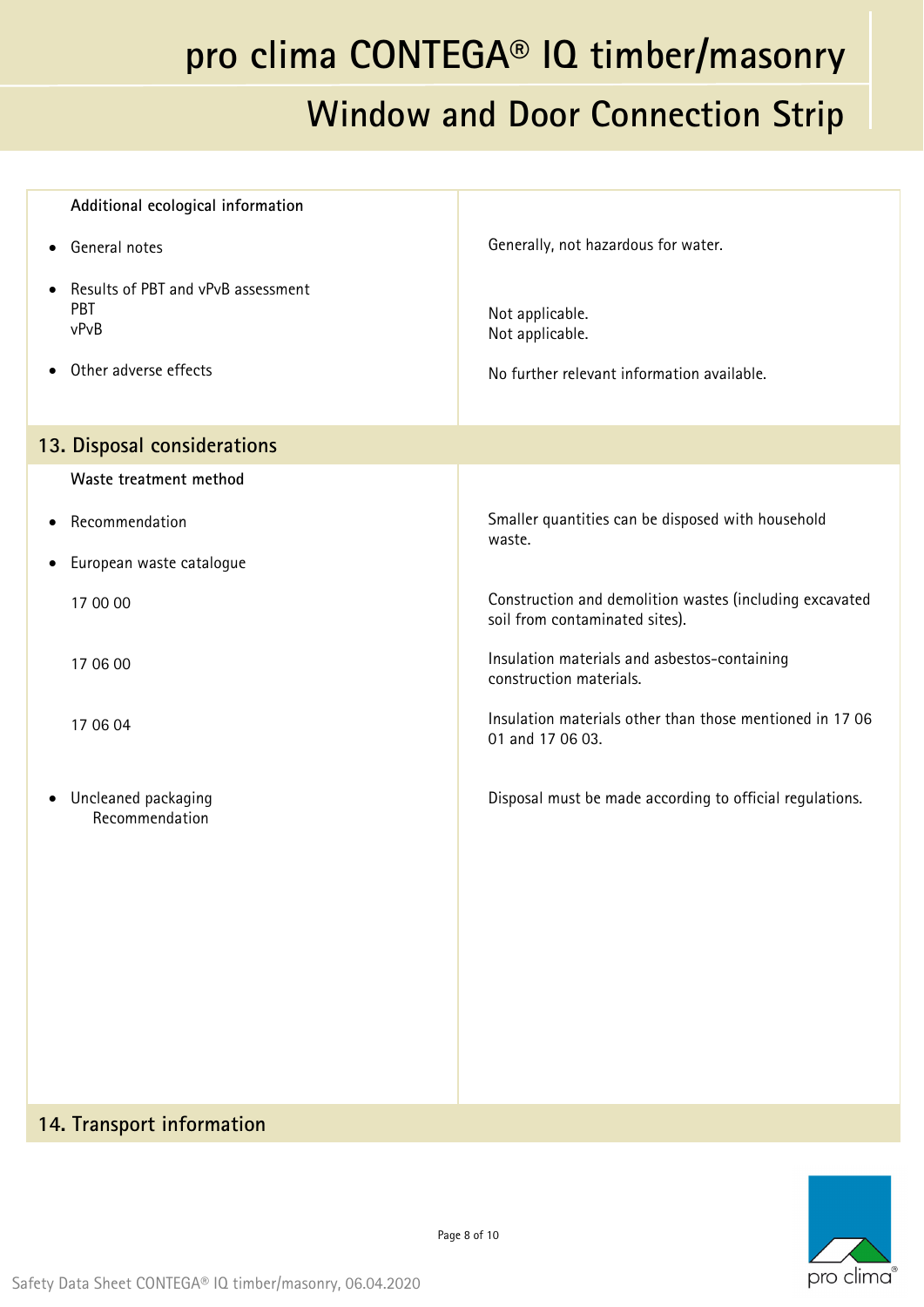### **Window and Door Connection Strip**

| UN-Number<br>$\bullet$<br>ADR, ADN, IMDG, IATA                                                                               | Void.                                                |
|------------------------------------------------------------------------------------------------------------------------------|------------------------------------------------------|
| UN proper shipping name<br>$\bullet$<br>ADR, ADN, IMDG, IATA                                                                 | Void.                                                |
| Transport hazard class(es)<br>$\bullet$<br>ADR, ADN, IMDG, IATA<br>Class                                                     | Void.                                                |
| Packing group<br>$\bullet$<br>ADR, IMDG, IATA                                                                                | Void.                                                |
| Environmental hazards<br>$\bullet$<br>Marine pollutant                                                                       | No.                                                  |
| Special precautions for user<br>$\bullet$                                                                                    | Not applicable.                                      |
| Transport in bulk according to Annex II of<br>$\bullet$<br>MARPOL73/78 and the IBC Code                                      | Not applicable.                                      |
| Transport/Additional information<br>$\bullet$                                                                                | Not dangerous according to the above specifications. |
| 15. Regulatory information                                                                                                   |                                                      |
| Safety, health and environmental<br>regulations/legislation specific for the substance or<br>mixture<br>National regulations |                                                      |
| Water hazard class<br>$\bullet$                                                                                              | Generally, not hazardous for water.                  |
| Chemical safety assessment<br>٠                                                                                              | Chemical Safety Assessment has not been carried out. |
|                                                                                                                              |                                                      |
|                                                                                                                              |                                                      |
|                                                                                                                              |                                                      |
|                                                                                                                              |                                                      |
|                                                                                                                              |                                                      |

#### **16. Other information**